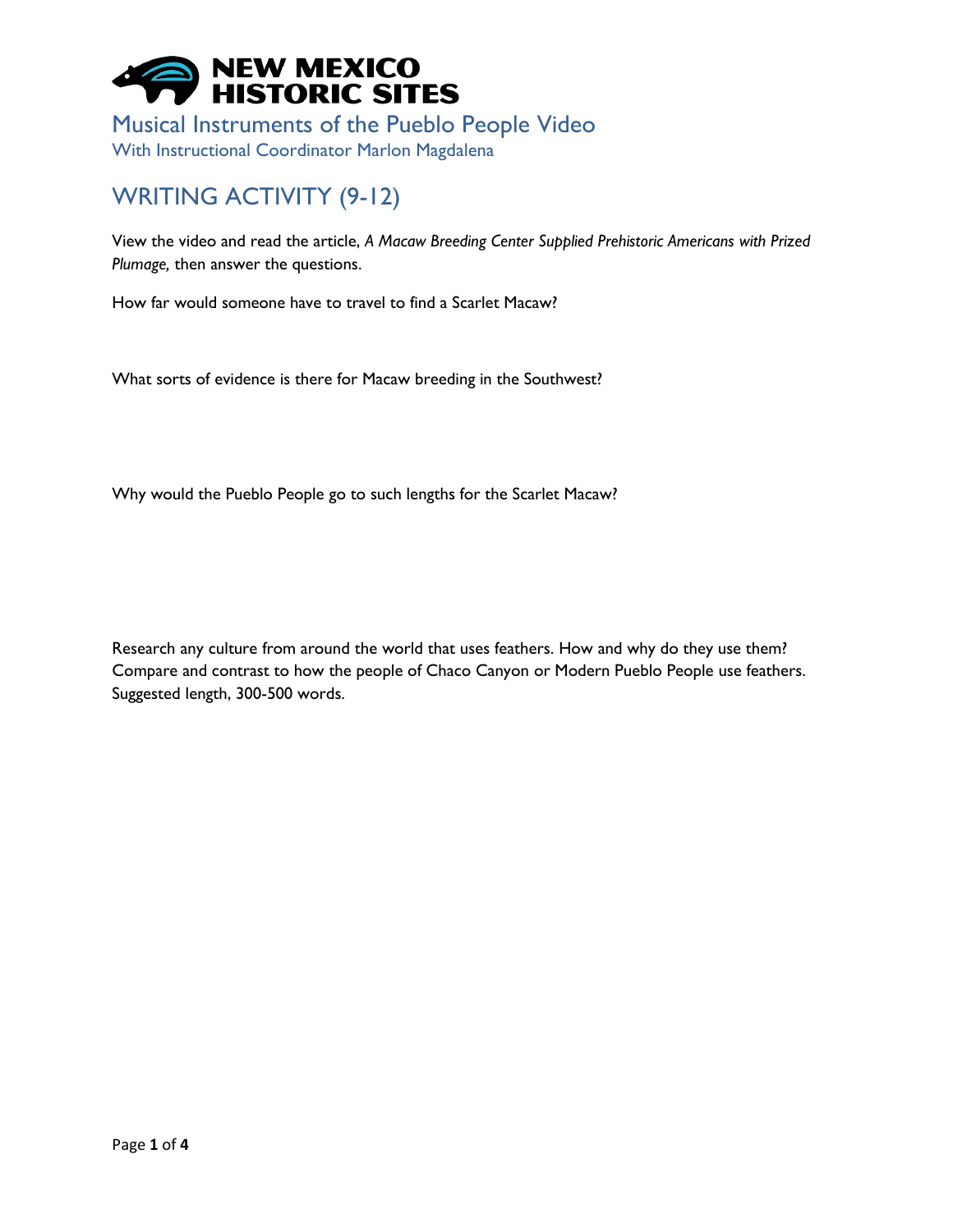

A Macaw Breeding Center Supplied Prehistoric Americans With Prized Plumage

This yet-undiscovered breeding center is likely one of the first instances of exotic animal husbandry in the region

By Katherine J. Wu

smithsonianmag.com

August 13, 2018

A remote northwestern corner of what is now New Mexico isn't the first place you'd expect to find a scarlet macaw. But the scattered bones of these vibrantly plumed parrots, which hail from the dense tropics of southern Mexico and Central and South America, speckle the ruins of prehistoric civilizations in the North American Southwest. How ancient peoples acquired so many of these cherished birds from hundreds or even thousands of miles away has posed a longstanding scientific puzzle—until now.

New evidence shows for the first time that the North American Southwest was home to a smattering of scarlet macaw breeding centers as early as 900 AD. Prized by the prehistoric residents of Chaco Canyon for their religious and cultural significance, macaws appear to have been raised in one of the first sustainable systems of non-agricultural animal husbandry in this region, a nod to the sophistication of early residents of the American Southwest.

Chaco Canyon is a snapshot of a bygone era. The ancient New Mexican site, a longtime ceremonial center of the ancestral Pueblo peoples, is widely considered one of the most impressive feats of prehistoric architecture in North America. The multi-storied living quarters, defensive towers, irrigation systems and community gathering spaces carved into cliff faces are surrounded by acres of sun-scorched deserts, isolated from the nearest modern town by 70 miles of unfinished roads.

It's been nearly a thousand years since Chaco Canyon was inhabited. But the site remains pristinely preserved, commemorating an ancient civilization that has astounded archaeologists with evidence of its advanced technology and intricate societal hierarchy.

Among the Pueblo Indians' most cherished cultural emblems was the scarlet macaw—a brilliantly rainbow-plumed parrot.

Macaws had an elevated position in Pueblo pecking order. Their feathers in particular denoted prestige, and remnants of their plumage adorn prayer sticks and accessories. Their faces are immortalized in parrot portraits etched onto dry rocks. Shards of pottery feature the luxurious multicolor wingspans of birds alighting on the arms of supernatural beings, indicating their prominence in Pueblan cosmology and mythology (and, admittedly, in religious rites that often ended in their ritual sacrifice).

Anthropologists speculate that the parrots were revered for their eerie ability to mimic human speech and their decades-long life spans—both characteristics that may have further humanized them in the eyes of their keepers.

"It's in [native peoples'] social memory how important macaws were," says Erin Smith, an anthropologist at Washington State University. "Even at points in history when trade relationships broke down, they were a significant part of the culture."

Scarlet macaws, however, are native to tropical forests hundreds of miles south of Chaco Canyon, and wouldn't have sought these sweltering sands by choice. A full millennium before the rise of the first commercial airplane, acquiring these birds would have been no easy task.

To meet continual demand for this cherished commodity, prehistoric communities could have traded for them. Evidence exists of active bartering of goods like cacao, copper bells and seashells between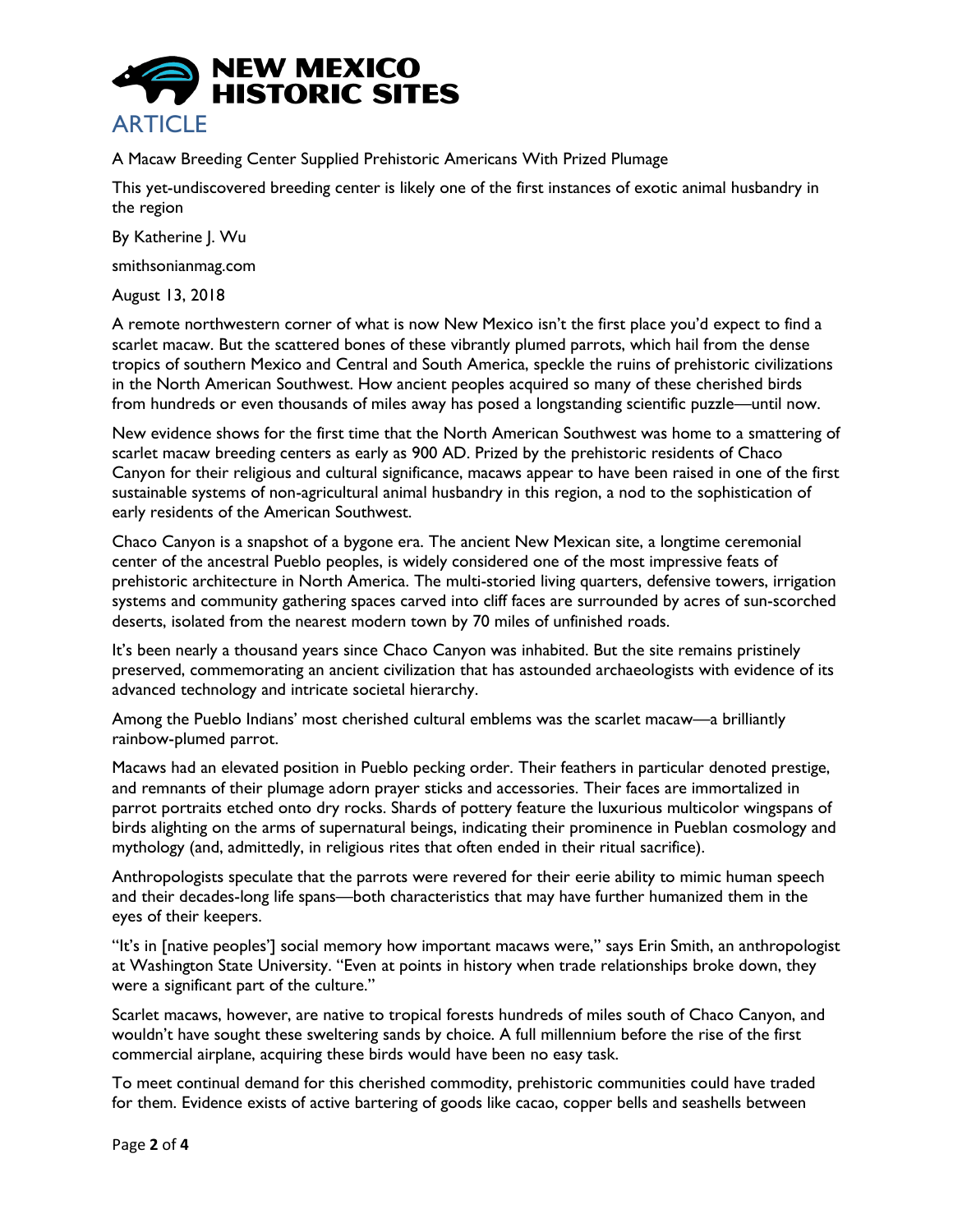

Mesoamerica and the North American Southwest. But ferrying a small flock of squawking, disgruntled parrots wasn't exactly comparable. Shells and beans don't need food and water; shells and beans don't nip at fingers with beaks powerful enough to fracture the sturdy shells of tree nuts.

But scarlet macaws were clearly worth a fair amount of trouble. Their bones are found in the Southwest as far north as Utah, as far back as 300 AD. It's possible that dedicated envoys made multiple challenging and treacherous marches, requiring at least a month's travel each way, for such precious cargo. Alternatively, the birds could have been passed from village to village, using intermediate rest stops on the journey north. While this would have divvied up the burden, a relay system would have prolonged the excursion even further.

To uncover the origin of the macaws of Chaco Canyon, a team of scientists led by Richard George, an anthropologist at Pennsylvania State University, analyzed the bones of 14 scarlet macaws recovered from five sites in Chaco Canyon and the Mimbres region of New Mexico. The researchers focused their efforts on extracting mitochondrial DNA, which is passed down maternally from mothers to their offspring, and is a relatively quick and cost-effective way to assess ancestry compared to sequencing the birds' full genomes, according to Robin Allaby, a professor with expertise in archaeological genomics at the University of Warwick. With these genetic tools, the team hoped to match the macaws to ancestral populations in Central and South America and trace potential trade routes backwards in time.

But the macaw bones revealed an unexpected result. George and co-author Stephen Plog, a professor of archaeology at the University of Virginia, were shocked to find all 14 macaws were extremely genetically similar—so much so that it appeared 71percent of them likely shared a maternal lineage.

This wasn't at all in keeping with the parrots being repeatedly plucked from the southern tropics, or being relayed from village to village. Macaws are notoriously flighty—even for birds—with geographic ranges that can span over a hundred miles. It would have been nearly impossible for Chacoans to chance upon, let alone capture, macaws related to those snared on previous trips.

Instead, the researchers began to entertain a third alternative for the macaws' origin—one that had been repeatedly snubbed by archaeologists in the past: a northern macaw breeding center—perhaps the first of its kind in the region.

It's not out of the question. An archaeological site at Paquimé, Mexico houses the remains of a large aviary from which the bones of over 300 macaws have been uncovered. But the height of civilization at Chaco Canyon, between 850 and 1150 AD, significantly predates Paquimé, which rose to prominence between 1250 and 1450 AD. And radiocarbon dating confirmed that all the macaws studied had lived at a time that roughly coincided with the Chacoan era. The New Mexican macaws, it seemed, had originated not from Paquimé, but from at an older, more northerly site still undiscovered. This is the first evidence of a breeding center most scientists previously thought improbable. However, a handful of researchers, including Patricia Crown, a professor of anthropology at the University of New Mexico, had long suspected ancient macaw aviaries to be buried beneath the sands of this northern region. Mimbres pottery, for instance, depicts juvenile macaws—far too young to have been chauffeured on the month-long trip from the birds' natural habitat, especially as fragile chicks, says Crown.

Even if macaw hatchlings were transported at the earliest possible age—about seven weeks old—they would have aged rapidly on the harrowing trip north. Even the most determined of journeymen, hoofing it at breakneck speed, couldn't have kept the necessary pace to convey such young parrots to potters in Mimbres.

"There's been evidence of macaws in the southwest [in the first millennium AD], but to have breeding centers close to the southwest is an exciting and important prospect," says Crown, who was not involved in the work.